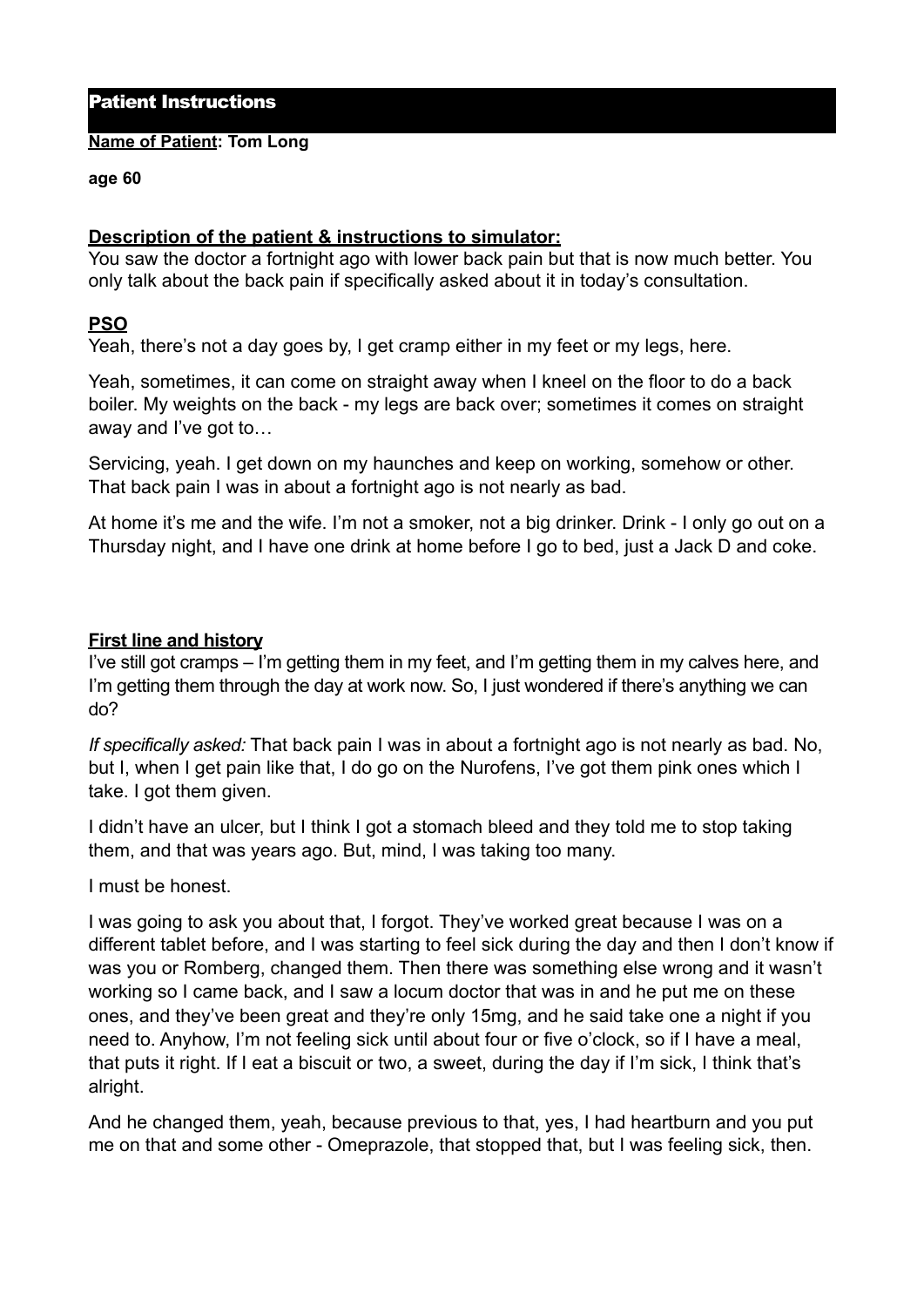*When asked about what brings on the cramp in the feet:* Erm… god, sometimes if I - tie my shoes too tight, which is very rare, but even now that one feels like it's a little bit tighter than it should be, for all it's still slack.

I feel, like, a tightness in my foot, and that's when the cramp comes on.

And I do tend to keep my shoes slacker than I normally do.

Well, last week and the beginning of this week, it could last for fifteen, twenty minutes, you know. It tends to go and then I'll relax and stand up and it'll come back again.

That's the problem; normally it would just go, and when it's gone it's gone but it's been coming back.

Erm… it has come on when I've been out walking around the shops with my wife, once.

I can get it more often if I'm at work, crouching down.

And sometimes, yeah, I can get it at home – it's fifty-fifty, I get it at home.

It either happens on a morning or an afternoon; it's funny, it never seems to happen at dinnertime.

Would you mind slipping your shoes and socks off, and I'm going to just check the circulation in your feet. There's no wasting of your feet? There's no arthritis and there's no swelling or stiffness in your feet or your ankles at all?

It's normally across the…the cramps, across my toes there.

There's one thing that is worthwhile doing – I know you've already been sent this leaflet saying don't use quinine unless you have to because it has risks; the pharmacy advisor has also sent you some exercises to do to help cope with cramp when it comes on and that's a safer treatment than using quinine. We can use quinine if you need to, but it doesn't work for everybody and it can cause tinnitus, and it can sometimes cause other side effects beside that, too.

*If the doctor suggests that you might stop the quinine*: I've never noticed any side effects, I must be honest. Erm, if I hadn't of gotten the letter, I would take them on a night before bed, but I felt as though… I felt as though I should be taking them on a morning, for when I go to work.

You know? I mean paracetamol or nurofens don't work for the cramp, somehow.

*If the doctor suggests that there might be a link with the lansoprazole:* So, do I need to change these tablets again, then.

**Ideas –** Erm, I can't say what the problem is, honestly, I've never thought about it. Well, my wife is saying you're not drinking enough water.

**Concerns –** Not really, other than I've got a letter to say to stop taking quinine. It seems to help. You're not going to stop it are you doc?